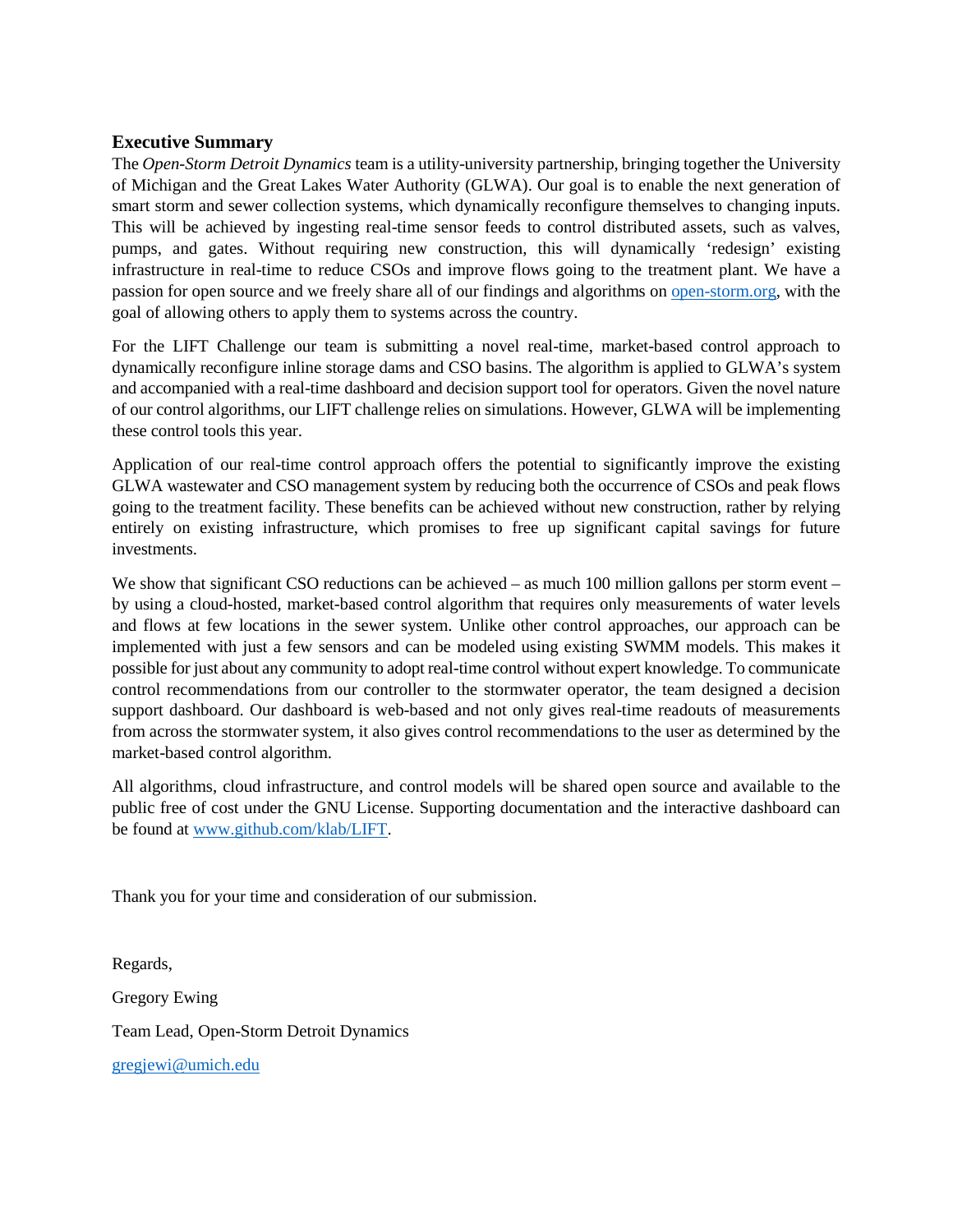| <b>Name</b>                 | Title                      | Organization           | Email                            |
|-----------------------------|----------------------------|------------------------|----------------------------------|
| <b>Wendy Barrott</b>        | Program Director R&D       | <b>GLWA</b>            | Wendy.Barrott@glwater.org        |
| <b>Christopher Nastally</b> | Manager – CSO Control      | <b>GLWA</b>            | Christopher.Nastally@glwater.org |
| Branko Kerkez               | <b>Assistant Professor</b> | University of Michigan | bkerkez@umich.edu                |
| Sara Troutman               | Student, Ph.D. Candidate   | University of Michigan | stroutm@umich.edu                |
| Abhiram Mullapudi           | Student, Ph.D. Candidate   | University of Michigan | abhiramm@umich.edu               |
| Gregory Ewing <sup>1</sup>  | <b>Research Scientist</b>  | University of Michigan | gregjewi@umich.edu               |

#### **Team: Open-Storm Detroit Dynamics**

No changes to the team have occurred during the duration of the Challenge.

We are a utility-university partnership, with the participating utility being the Great Lakes Water Authority (GLWA) and the partner the University of Michigan. Our group brings together years of experience in the operation and management of city-wide stormwater infrastructure and novel research in real-time control of intelligent water systems. Our research group is internationally recognized in the area of smart water systems and, specifically, for the real-time control of separated stormwater systems [\(tinyurl.com/bkerkez\)](http://www.tinyurl.com/bkerkez). For this LIFT challenge we bring this expertise and tool to bear on GLWA's combined sewer systems.

### **Problem Statement**

The Great Lakes Water Authority (GLWA) is a regional water and sewer authority that services nearly 40 percent of the water customers in Michigan, including the City of Detroit and its surrounding suburbs (approximately 3.9 million customers). Due to many stressors, such as aging infrastructure, changing populations, and rapid development in the service area, the sewer and stormwater conveyance system is strained well beyond its design. As a result, the combined sewer system experiences frequent and unpermitted combined sewer overflows to the Detroit River. To combat these persistent untreated outflows, and with a vision to create more controlled inflows into the wastewater treatment facility, GLWA launched a project in late 2017 with the University of Michigan's Real-Time Water Systems Lab to investigate the application of real-time sensing and dynamic control on existing infrastructure. The desired outcomes of dynamic, real-time control are to:

- Maximize current storage utilization by dynamically controlling pumps, valves, and gates
- Reduce Combined Sewer Overflows
- Equalize flows to the Wastewater Treatment Plant

Since construction of new CSO basins and green infrastructure may cost over a billion dollars, real-time control presents a great opportunity to stretch the performance of existing assets.

#### Considerations

GLWA requires that any solution respect the current maximum operating levels in the sewer and pump system to avoid basement flooding. Further, the solution should not replace the human interface of stormwater operators in the management of the system, but rather provide control recommendations in realtime to achieve the stated outcomes.

#### **Characterization of Intelligent Water System**

Currently, GLWA has many of the components in their system to realize dynamic control of their assets. GLWA leadership is committed to intelligent, data-driven solutions and supports infrastructure towards this end. GLWA operates a robust measurement and transmission infrastructure, with minutely and subminutely data for flow, level, and precipitation measurements from across the conveyance network and is available in real-time via a web interface. Further, GLWA currently operates their gates, pumps, and valves

<span id="page-1-0"></span><sup>&</sup>lt;sup>1</sup> Team Lead, Point of Contact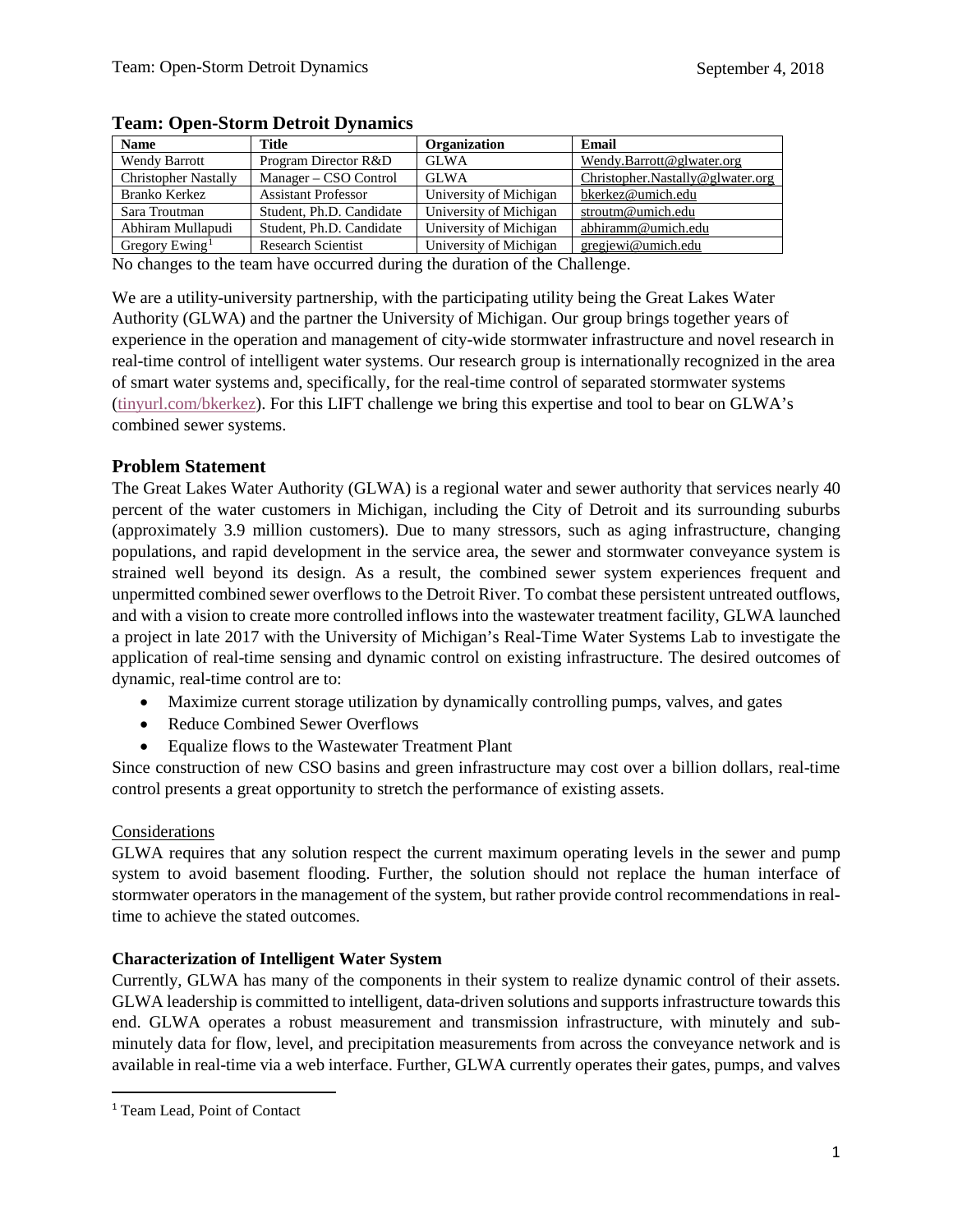from a centralized command and control center. GLWA has also recently upgraded their in-line storage dams (ISDs) to be remotely operable. Integrating the present – and near-present – capabilities, GLWA is well-positioned to incorporate dynamic control recommendations into their operations. This presents great opportunity to integrate existing sensor and control assets into a truly holistic smart water system, whose *intelligence* will be based on data and control algorithms developed in this LIFT project.



*Figure 1. Detroit sewer network is equipped with inflatable in-line storage dams (green circles) that can use storage capacity in the pipes to regulate wet-weather flows.*

#### **Plan**

Due to the size and complexity of the GLWA collection and interceptor system, a single region and subset of the larger system was chosen as a pilot project. The focus area was selected for the number and size of its controllable assets, including pump stations, in-line storage dams, and a 120-million-gallon retention basin complex. This area has many outfalls that are unpermitted to release untreated CSOs.

Our solution is iterative, using the feedback that exists in the conveyance system to inform control decisions to continually nudge results to a desired state. This idea of feedback is a critical component to the control algorithms that we apply. First, we develop the real-time control approaches in a model space, and then move to the application of these approaches using real-time data across the GLWA footprint. The novelty of our project is the application within a real system in real-time of these control approaches that were designed in the model space specifically for use in stormwater conveyance networks.

We begin by developing control formulations based on historical events. Using these historical events in a local model space with "full knowledge" allows us to develop insights into the dynamics of the system and help inform how to apply our control algorithms on the utility's assets. This process will be followed systematically for all potential control locations within the study area.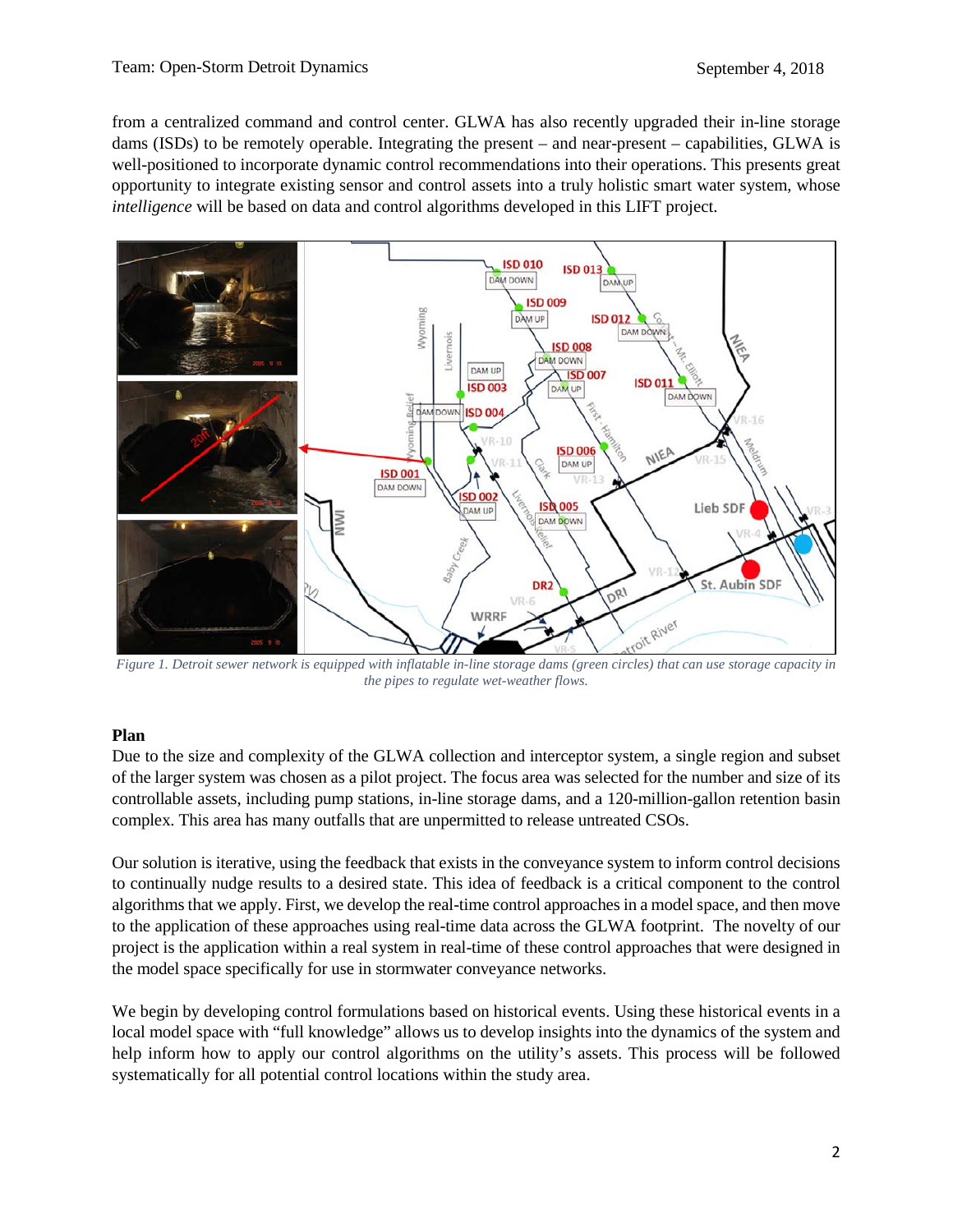

Concurrently, we develop a web application that ingests data in real-time from GLWA's system. These data will include flow and level measurements, but also states of control points like pump status and percent open for gates and valves. With these data, we run models and analyses that incorporate the insight gained from our control studies of historical storms. The results of these models are control recommendations for operators that can be incorporated into their operations during wet weather and dewatering events.

## **Implementation**

### **Data and Real-Time QA/QC**

Real-time control decisions must be made on the best possible knowledge and sensor data from the GLWA system. Throughout this project, we have used historical rainfall data, flow and level sensor readings from meters across the network. These data are inherently noisy, as is the case with many real-world sensor feeds. To clean the data up for our dashboard and control algorithms, we have developed a real-time quality control (QA/QC) algorithm, which uses modern signal processing and outlier statistics to smooth noisy sensor feeds. Figure 2 shows an example of the QA/QC algorithm applied to a real sensor feed, highlighting the drastic difference between raw and filtered sensor data.



*Figure 2. Open-storm's filtering tool extracting corrected flow measurements from noisy sensor readings.*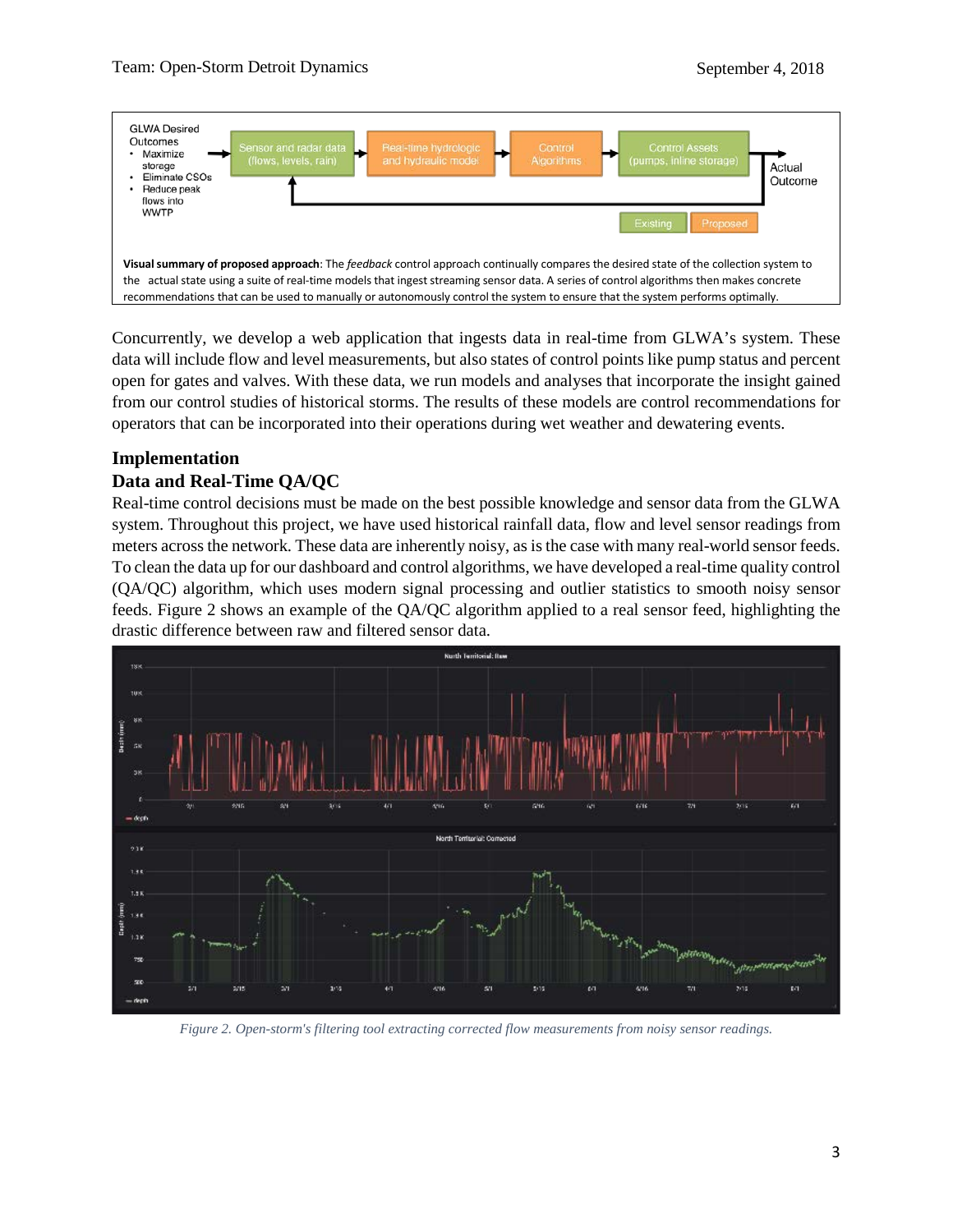#### **Analysis and Interpretation**

This section describes the theory, implementation of this real-time control algorithm, and results in support of our system objectives.

Team members at the University of Michigan have developed a control algorithm for the use in stormwater systems influenced by work done in the field of structural engineering<sup>2</sup>. Essentially market-based control utilizes the concept of a virtual, idealized marketplace where a commodity – or commodities – is bought and sold by system agents to inform control decisions across a stormwater system.

The control algorithm employed here is market-based control, in which decisions are made in a virtual marketplace where a commodity is bought and sold by system agents. In this case, the commodity is volumetric capacity within the sewer system, the buyers of this commodity are upstream storage agents



*Figure 3. A market is comprised of upstream buyers and a downstream seller. Buyers have storage volume and a control element, allowing them to regulate their outflow. At each timestep, discharge from each buyer is determined within the market.*

(e.g., pump stations, storage basins, inflatable storage dams), and the sellers are downstream points within the sewer network. The downstream point has an operatordefined setpoint to achieve; the downstream capacity is determined as the current volume above or below this setpoint. Price of the commodity fluctuates through time and is based **only** on the current state of the system: how much capacity is available at an instance and how greatly it is demanded by upstream agents. Water is moved throughout the system via ''purchases'' of capacity by upstream agents, which dictate how much stored water each upstream agent can release to the downstream agents. Because the system considered here is so large and spatially distributed, we divide the system into submarkets, each with its own price of capacity, one seller/downstream agent, and potentially several buyers/upstream agents. In this way, each sub-market acts independently of all other markets. An example of a market can be seen to the left. See Appendix for the

mathematical formulation of the theory and pseudocode on the implementation of our control during a simulation.

We use market-based control with an EPA SWMM input file representing a portion of the GLWA combined sewer collection system. Control actions are made during a simulation via PySWMM, a Python language SWMM wrapper. The choice of assets to control was made in consultation with the stormwater operations team and through inspection of the gates, pumps, and valves within the physical system and the model. Simplifications were made in the model when the level of detail was not necessary for control. For each controllable asset there is an associated upstream element – which is either a storage element or a conduit. Upstream storage elements in the model usually represent inline structures or retention basins with significant storage volumes (millions of gallons of storage). In current studies downstream elements are conduits that are either at the confluence of upstream controllable flows or shortly thereafter.

<span id="page-4-0"></span> <sup>2</sup> Lynch, J.P., Law, K. Market-based control of linear structural systems. *Earthquake Engineering and Structural Dynamics.* (2002) 31:10. 1855-1877.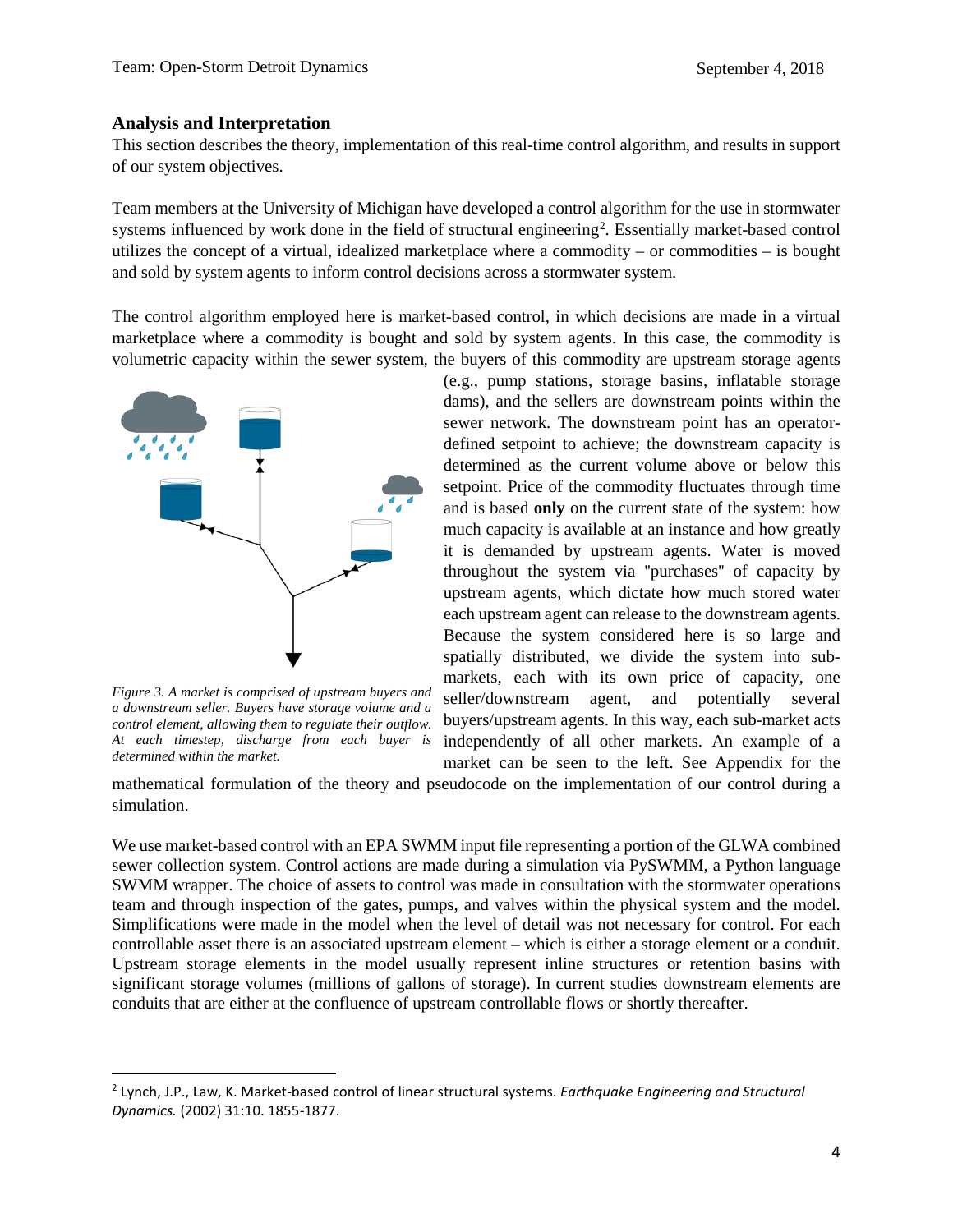Results presented in this submission were generated using parameter values identified using a genetic algorithm on a single storm of one-inch depth and 16-hour duration. Performance of the algorithm for each event was compared with a baseline value, calculated by running the simulation with an unaltered version of the SWMM input file developed by the Authority and its consulting engineers. This model reflects current operating procedure and can be considered current "best practice" by GLWA. During calibration we achieved a 77% reduction in combined sewer overflows using our market-based control algorithm and the best parameters found from the genetic algorithm. These parameters were then used to make control decisions during simulation of 4 new events, whose outputs are discussed here. A summary of results can be found in the table below.

|              |                              | Event<br><b>Duration</b> | <b>Precipitation</b><br>Depth | <b>Total CSO Volume [Millions of</b><br>Gallons <sup>1</sup> |      |                                                |
|--------------|------------------------------|--------------------------|-------------------------------|--------------------------------------------------------------|------|------------------------------------------------|
|              | <b>Event Date Event Type</b> | [hours]                  | [inches]                      |                                                              |      | <b>Baseline   With Control   Reduction (%)</b> |
| $4$ -May-17  | <b>Calibration</b>           | 16                       |                               | 130                                                          | 30   | 77%                                            |
| $11-May-18$  | <b>Evaluation</b>            | 96                       | 2.8                           | 1666                                                         | 1906 | $-14%$                                         |
| $2-Jun-18$   | <b>Evaluation</b>            |                          | 0.7                           | 47                                                           | 46   | 2%                                             |
| $31-Jul-18$  | <b>Evaluation</b>            | 8                        | 1.3                           | 1318                                                         | 1274 | 3%                                             |
| $31$ -May-15 | <b>Evaluation</b>            | 28                       | 2.0                           | 842                                                          | 735  | 13%                                            |

<span id="page-5-1"></span>*Table 1. Comparison of outflow volumes for storm events using the current operation procedure, baseline, versus applying the team's dynamic control algorithm.*



<span id="page-5-0"></span>*Figure 4. Timeseries results for the May 30, 2015 storm event. Dynamic control resulted in a reduction of ~100 Million Gallons of combined sewer overflow as compared to baseline.*

[Figure 4](#page-5-0) demonstrates the impact of our control approach on the inflow to the wastewater treatment plant and the volume of combined sewer overflows over the course of a storm event compared to the baseline scenario. During this event, there is a reduction in CSO volume of approximately 100 million gallons, around 13% compared to the baseline case. Additionally, focusing on the inflow to the treatment plant, the recession limb trails off more quickly and maintains a constant value of approximately 500 cfs at the end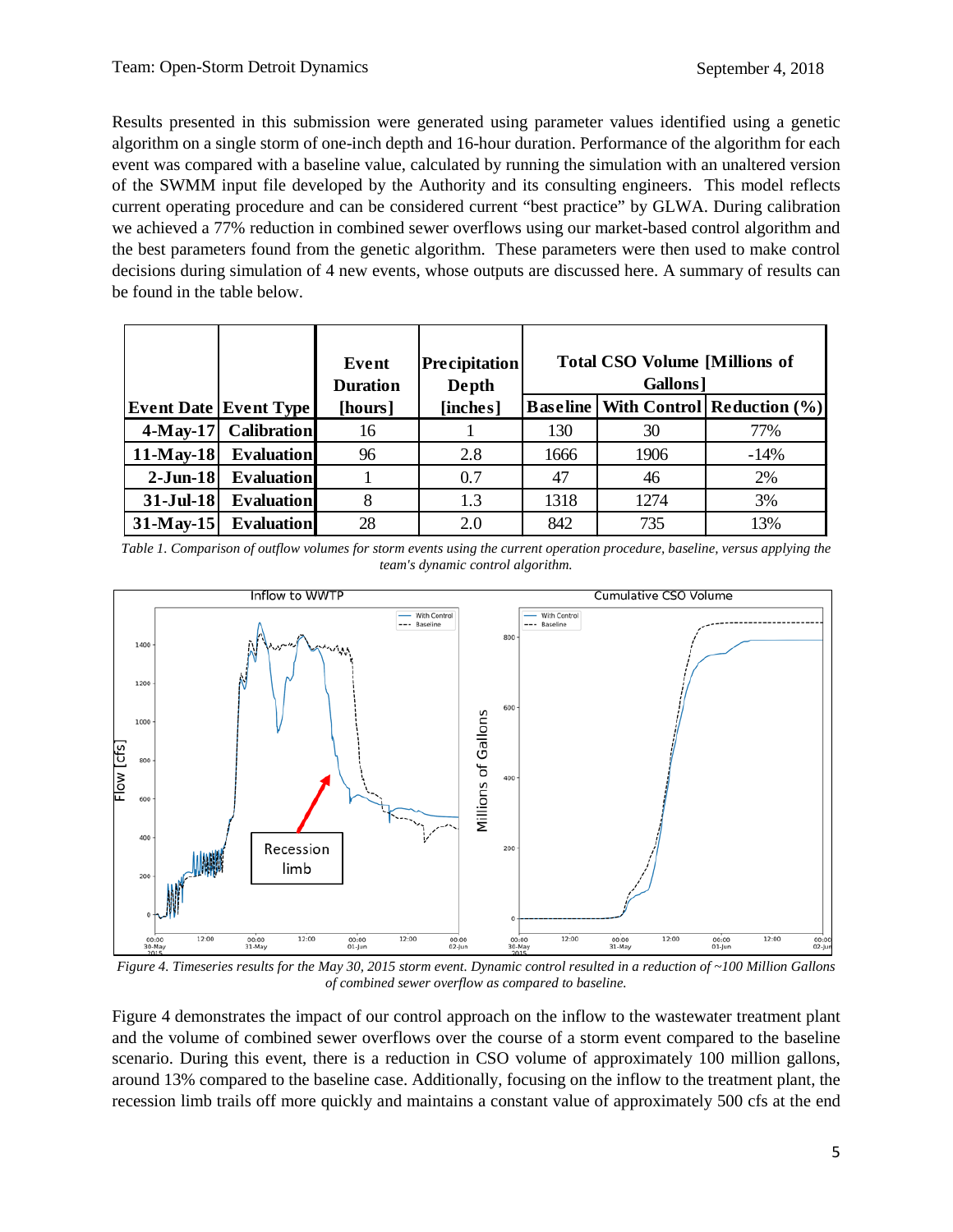of the storm event, indicating that we can quickly stabilize to an inflow setpoint. Similar results were observed for other storm events, with the exception of the 11-May-18 storm event listed in [Table 1.](#page-5-1) We hypothesize that this is due to the identification of parameters via a genetic algorithm trained on a singlestorm event of certain characteristics. Note that the duration and total precipitation depth for these events are very different and thus the parameters identified by the genetic algorithm do not likely to be optimal for rain events of this nature. See the Appendix for performance of the control algorithm for the 11-May-18 remaining storm events.

Moreover these results were achieved simply by using the storage capacity already present in the system, meaning no major capital investments from the stormwater authority would be required to have a significant impact on both CSO volume reduction and equalization of inflows to the treatment plant.



## **Communication and Use**

*Figure 5. GLWA in-line storage dam dashboard provides real-time recommendation of control actions.*

<span id="page-6-0"></span>This control algorithm is light-weight enough to be implemented in real-time, providing operators with recommendations of system-wide control actions during the course of a storm event. This is presented in a decision support dashboard shown i[n Figure](#page-6-0) 5 and can be interactively experienced in the link in the GitHub Repository. In conversation with GLWA stormwater operators, they indicated a need for a dashboard that provides easy visualization of control recommendations in the context of the overall system. Hence we developed our dashboard with the ability to assimilate data from a variety of sources, including real-time sensor feeds and simulation model outputs along with the recommendations from our control algorithm.

# **The Solution**

The main takeaways from this work include the following.

• With minimal capital investment, our team has been able to demonstrate a reduction in CSO volumes by increasing the utilization of sewer storage capacity informed by our control algorithm. Over time, this could result in significant financial savings through avoided unpermitted discharges and the associated monetary penalties.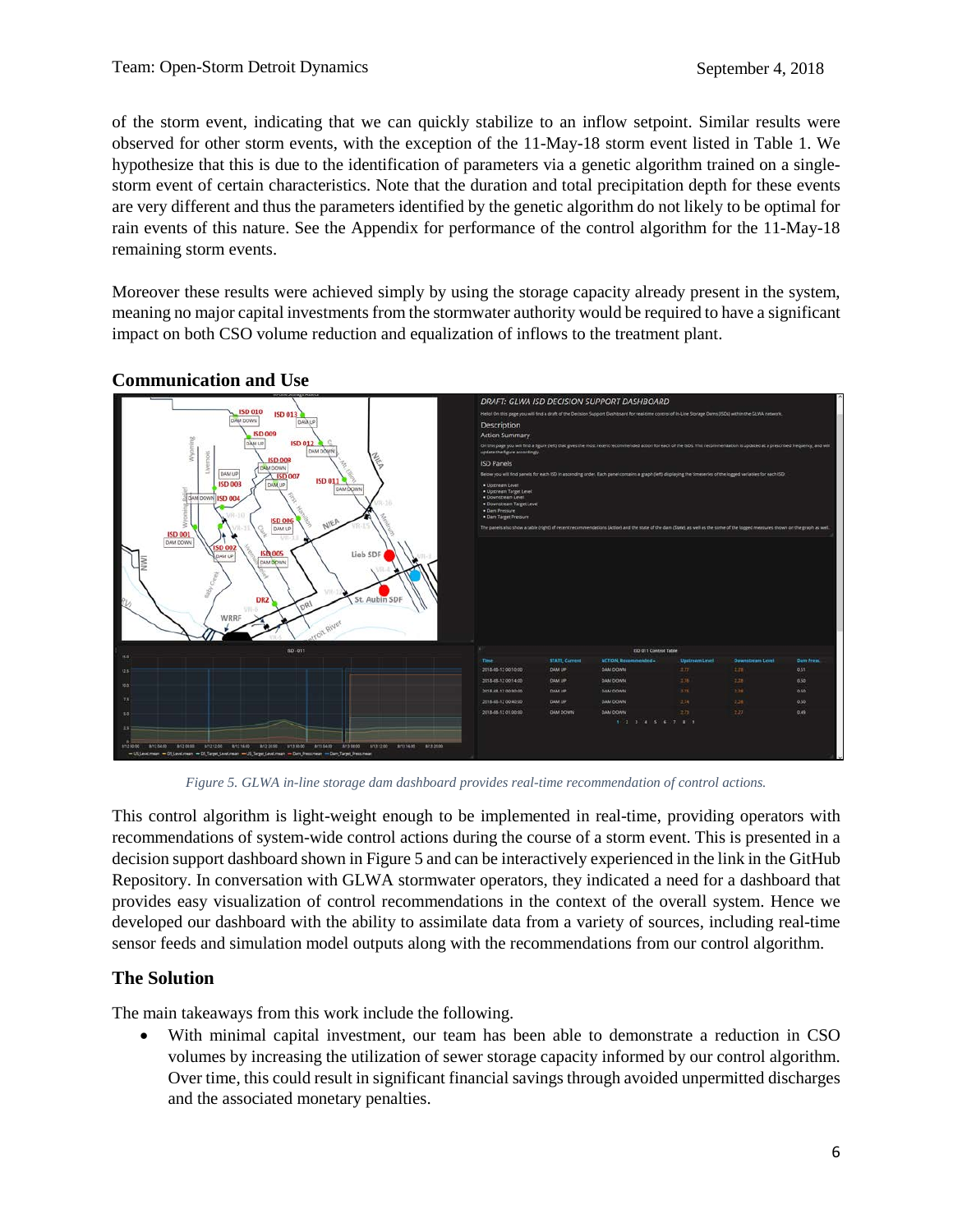- The utility will be able to avoid considerable financial investment in construction of new storage infrastructure (e.g., CSO basins, tunnel networks) by better utilizing existing storage capacity.
- Our dashboard provides a one-stop visualization tool, displaying control recommendations in the context of the real-time state of the sewer network.
- All of the tools developed in this work are available to the public and thus can be adopted by other utilities with minimal experience in real-time control as our control approach only requires sensor feeds of system states and remotely-controllable storage assets. The tools provided make this accessible to anyone.
- The procedure we implemented was relatively simple (a single storm event to train the genetic algorithm) and illustrates even greater potential by increasing the number of training storms to parameterize the control algorithm. This can be further extended to incorporate water quality objectives (e.g., pollutant loads influent to the treatment plant).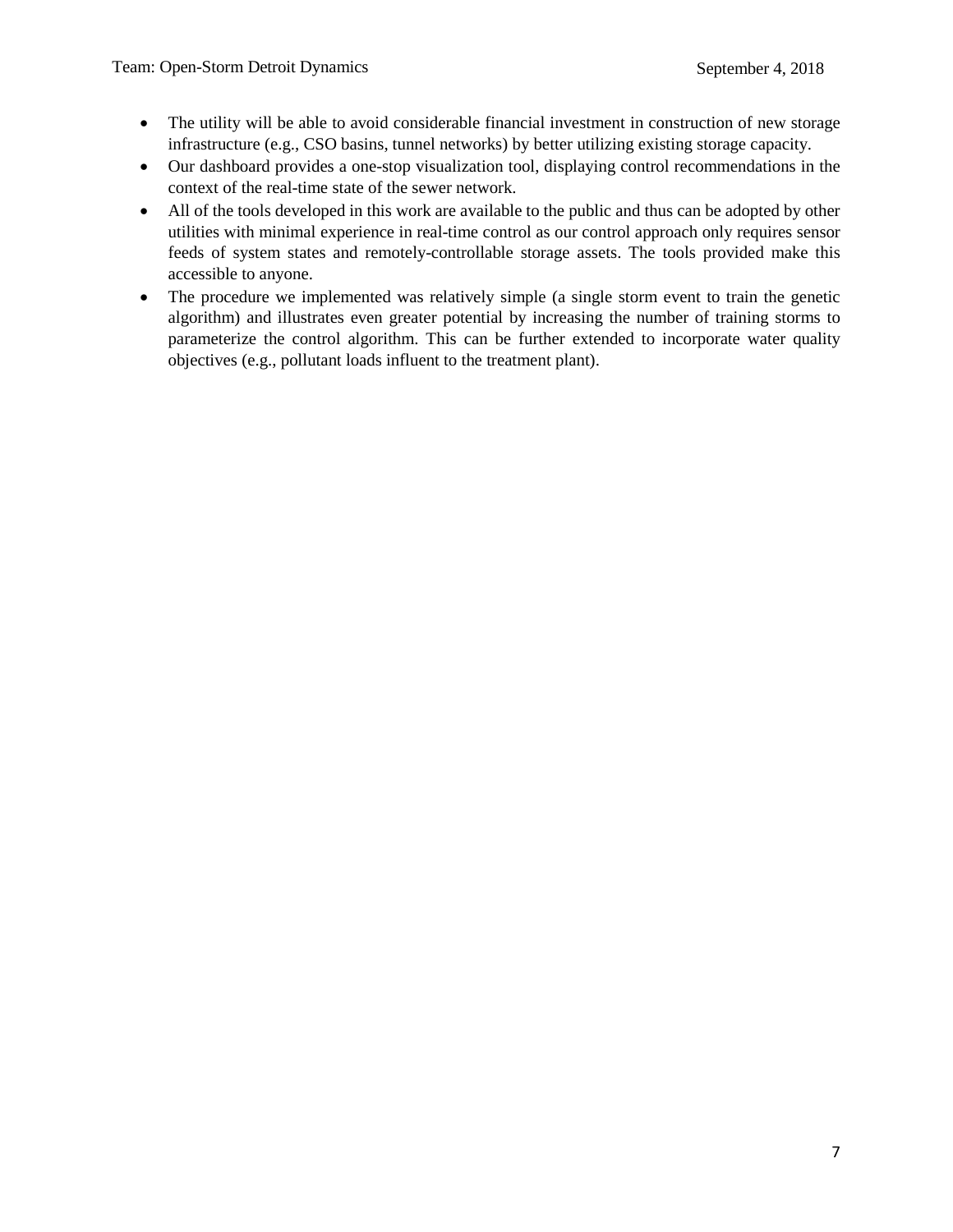### **APPENDIX**

#### Market-Based Control Theory

Each buyer/upstream agent has a particular wealth with which to ''purchase'' capacity which is based on its current volume normalized to its maximum volume capacity; thus, if a storage agent is close to using all of its available volume, it possesses more wealth to ''purchase'' more capacity from downstream, that is release more water to avoid flooding locally. The wealth for upstream agent *i* is computed via

$$
P_{\text{wealth},i} = \text{uparam}_i \times V_{\text{up},i}
$$

where *uparam<sub>i</sub>* is a weighting parameter describing priority toward mitigating local upstream flooding, *Vup*,*<sup>i</sup>* is the normalized volume of upstream agent *i*.

The sum of wealth within each sub-market is computed via

$$
G_{\text{wealth}} = P_{\text{wealth}} * \text{group} M^T
$$

where *groupM* is a binary matrix denoting the sub-market that each upstream agent belongs to.

Each seller/downstream agent determines the cost it places on the commodity based on its current volume about the desired setpoint. The cost of downstream agent *j* is computed as

$$
D_{cost,j} = (V_{down,j} - setpt_j) \times dparam_j
$$

where *Vdown*,*j* is the normalized volume of downstream agent *j*, *setpt<sub>i</sub>* is the operator-defined normalized volumetric setpoint of agent *j*, and *dparam* is a weighting parameter describing priority toward achieving the setpoint.

The price of volumetric capacity within sub-market *j* is computed via

$$
p_j = \frac{G_{\text{wealth},j} + D_{\text{cost},j}}{n_i + 1}
$$

where  $n_i$  is the number of buyers/upstream agents in sub-market *j*. It is crucial to note that this results in a pareto optimal distribution of capacity for each sub-market, meaning that any benefit to one agent would result in a detriment of other agents.

The purchasing power of each upstream agent *i* in sub-market *j* is computed via

$$
P_{power,i} = \max\left(P_{\text{wealth},i} - p_j, 0\right)
$$

The available volumetric capacity in sub-market *j* is computed as

$$
V_{available,j} = (1 - V_{down,j}) \times V_{max,j}
$$

where *Vmax*,*<sup>j</sup>* is the maximum possible volume at downstream agent *j*.

Thus, the available flow capacity in sub-market *j* is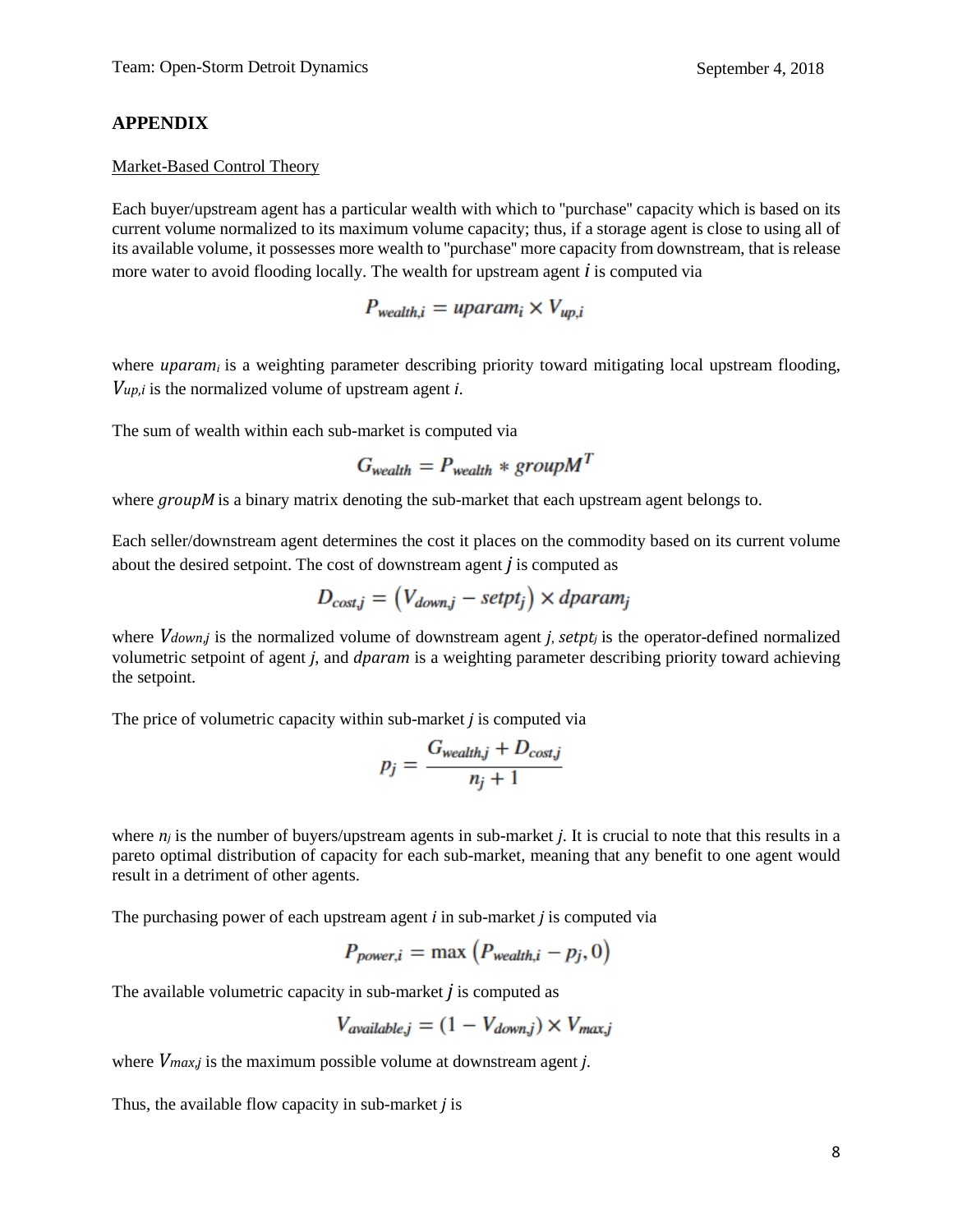$$
Q_{available,j} = \frac{V_{available,j}}{T}
$$

where T is the length of time between control actions. (In most cases, the simulation timestep is used.)

Finally, the flow to be released from buyer/upstream agent *i* is computed as

 $Q_{goal,i} = Q_{available,j} \times P_{power,i}$ 

#### Implementation

The following pseudocode outlines the steps to implement our controller with a simulation:

```
# Pseudo Code for Implementation of Market-Based Control
      1 Initialize Downstream and Upstream Variables
      2 Initialize Operator Defined Parameters Uparam, Dparam, and Setpoints
2<br>3<br>4<br>5
      For each timestep in simulation:
            Measure and Normalize Volume of Each Asset
6<br>7
7 Calculate Wealth for each Upstream Asset (Pwealth)
            Calculate Total Wealth for each group (Gwealth)
9<br>10
            Calculate Downstream Cost for each market (Dcost)
11
12 Solve for Pareto Price for each Group/Market (P)
13
14 Calculate Purchasing Power of Each Upstream Point (Ppower)
15
16 Calculate Available Volume Downstream (Qavailable)
17 Calculate Flow goal for each Control Asset (Qgoal)
18
19 Given Qgoal, find target setting for each control point
20 Set control asset to target setting
```